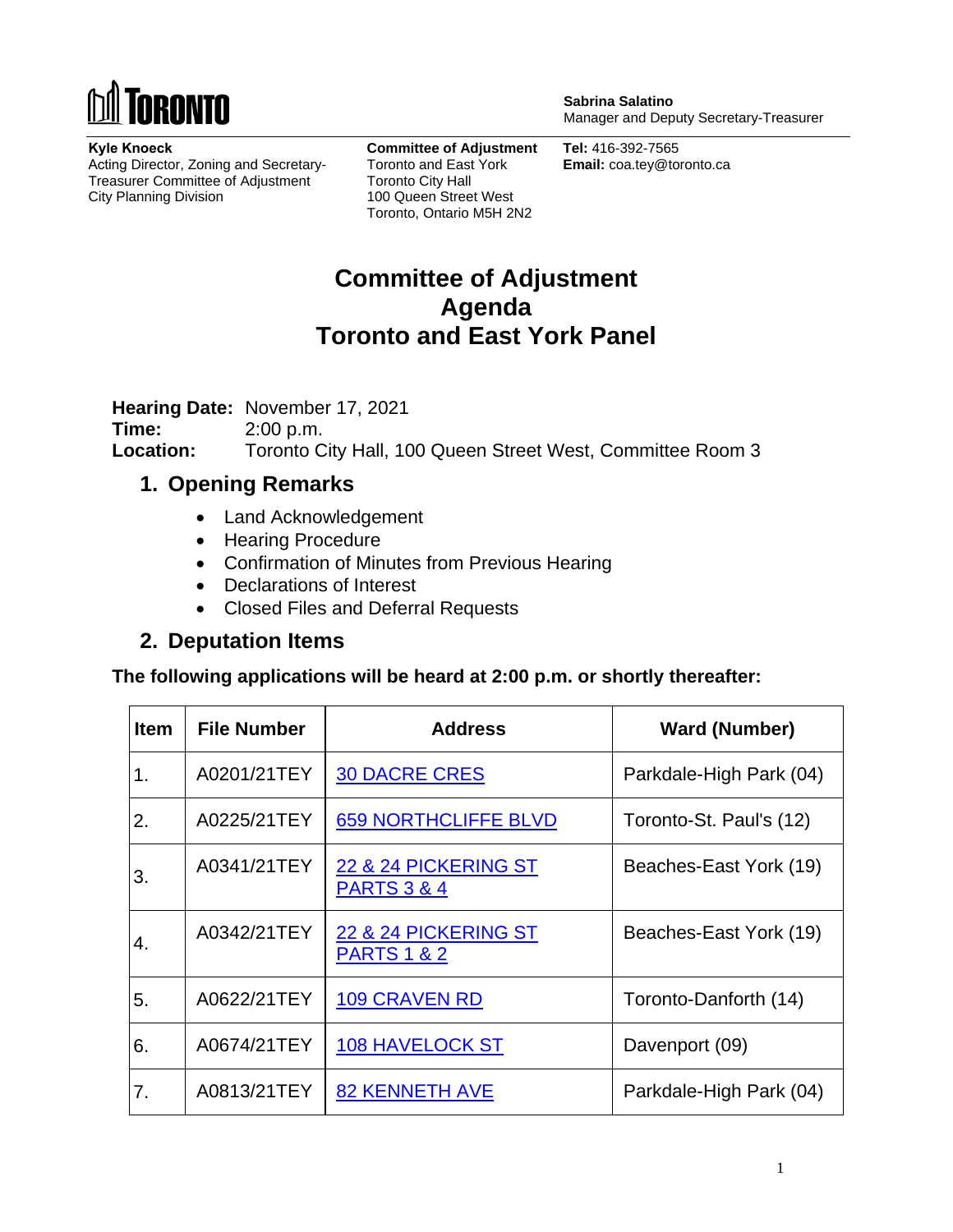| <b>Item</b> | <b>File Number</b> | <b>Address</b>           | <b>Ward (Number)</b>     |
|-------------|--------------------|--------------------------|--------------------------|
| 8.          | A0919/21TEY        | <b>89 WRIGHT AVE</b>     | Parkdale-High Park (04)  |
| 9.          | A0928/21TEY        | <b>282 RIVERSIDE DR</b>  | Parkdale-High Park (04)  |
| 10.         | A0941/21TEY        | <b>445 CRAWFORD ST</b>   | University-Rosedale (11) |
| 11.         | A0946/21TEY        | <b>583 COLLEGE ST</b>    | University-Rosedale (11) |
| 12.         | A0947/21TEY        | <b>1640 DUFFERIN ST</b>  | Davenport (09)           |
| 13.         | A0948/21TEY        | <b>672 BERESFORD AVE</b> | Parkdale-High Park (04)  |
| 14.         | A0956/21TEY        | <b>13 ALBEMARLE AVE</b>  | Toronto-Danforth (14)    |
| 15.         | A0959/21TEY        | <b>1 CURZON ST</b>       | Toronto-Danforth (14)    |

**The following applications will be heard at 3:30 p.m. or shortly thereafter:**

| <b>Item</b> | <b>File Number</b> | <b>Address</b>             | <b>Ward (Number)</b>     |
|-------------|--------------------|----------------------------|--------------------------|
| 16.         | A0964/21TEY        | <b>164 WOODMOUNT AVE</b>   | Beaches-East York (19)   |
| 17.         | A0965/21TEY        | 899 MANNING AVE            | University-Rosedale (11) |
| 18.         | A0969/21TEY        | <b>15 SANDFORD AVE</b>     | Toronto-Danforth (14)    |
| 19.         | A0970/21TEY        | <b>20 HARSHAW AVE</b>      | Parkdale-High Park (04)  |
| 20.         | A0971/21TEY        | <b>201 HOWARD PARK AVE</b> | Parkdale-High Park (04)  |
| 21.         | A0975/21TEY        | <b>119 PINEWOOD AVE</b>    | Toronto-St. Paul's (12)  |
| 22.         | A0977/21TEY        | <b>49 HUNTER ST</b>        | Toronto-Danforth (14)    |
| 23.         | A0981/21TEY        | <b>50 MACDONELL AVE</b>    | Parkdale-High Park (04)  |
| 24.         | A0983/21TEY        | 109 CLUNY DR               | University-Rosedale (11) |